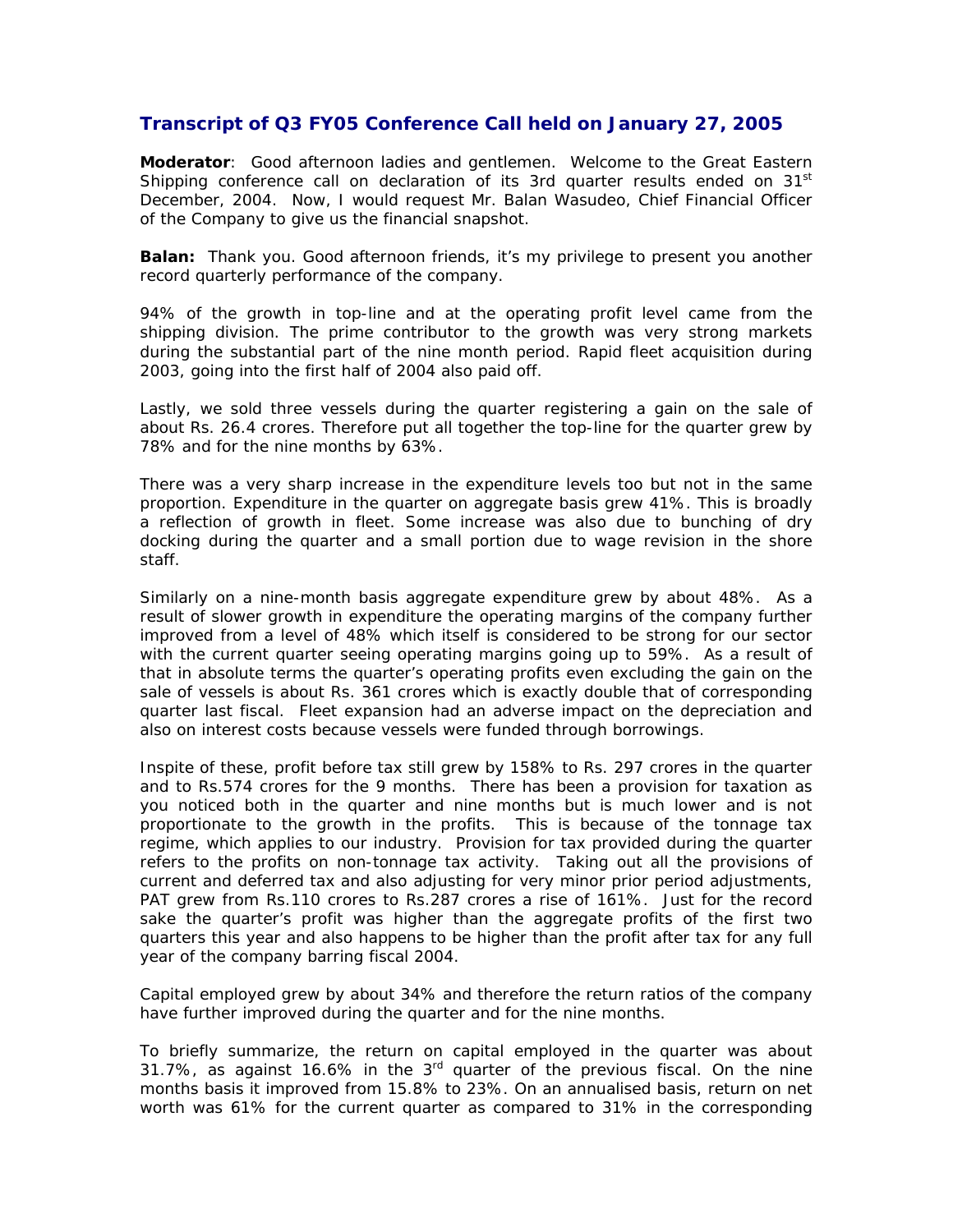quarter of fiscal 2004, and for the nine months ended December 31, 2004 it was 42% as compared to 28% for the corresponding period.

With this, hand over the discussion to Mr. Vijay Sheth who will give a business update on the offshore division. Thank you.

**Vijay Sheth**: Thanks Balan, for the financial snapshot. The quarter was more or less in line with the corresponding quarter and the only extraordinary item was the sale of the two offshore supply vessel Malaviya Eleven and Malaviya Fourteen, which yielded a profit of about Rs.6 crores.

Internationally, offshore activities directionally, were on uptrend in some categories of assets, the full impact of that is yet to be felt. During the  $3<sup>rd</sup>$  quarter high volatility in oil and gas prices resulted in brent prices moving down from \$49 in October to \$43 in November and finally ending at \$ 40 in December and as we speak we are way above \$45. This volatility in oil prices brought about a greater amount of anxiousness. E&P operators globally sought for greater stability and more visibility in the oil prices absence of which impacted E&P activities.

Strategic reserves and oil security have been buzzing the corridors of every country. Energy dependence and energy source diversification is a common agenda. Recognising this challenge of decreasing dependence on oil imports, Government of India is chalking out plans to address this issue. In the meanwhile, ONGC, the largest E&P operator within the country, has decided to spend about USD \$ 2 billion on E&P activities to reduce over dependence on imports.

Government of India's decision to conclude the fifth round of NELP in four months instead of six months as in case of NELP IV gives a clear indication about the Government's seriousness of ensuring oil security.

Government is also trying to improve the availability of oil within the country by attempting to privatise some of the marginal fields. There is a promise of increasing the oil output in time to come. This, I am sure will happen in the quarters ahead.

With this I pass on the baton to my colleague, Mr. Bharat Sheth to give you an overview of the shipping business.

**Bharat Sheth**: Thanks Vijay. With regard to the Shipping division, as far as tankers were concerned the quarter experienced lot of volatility.

The benchmark of the tanker market, the VLCCs reached new heights in the months of October and November and then softened considerably. The peak of the market was world scale 350 which was achieved in mid November translating into a time charter earning of about USD \$ 200,000 a day. We saw a similar burst in activity for the Suezmax as well as the Aframax category of the crude carriers.

What really lead to this big surge was probably the Hurricane Ivan, which knockedoff a significant part of the US oil production in September and that too at a time when US oil inventories were running quite low. Hurricane Ivan is rumoured to have knocked-off something like 500,000 barrels per day of US production. This lead to a surge in export of oil from long haul Middle-East countries. Everything else was equal in others words, China continued to be robust in demand so was India and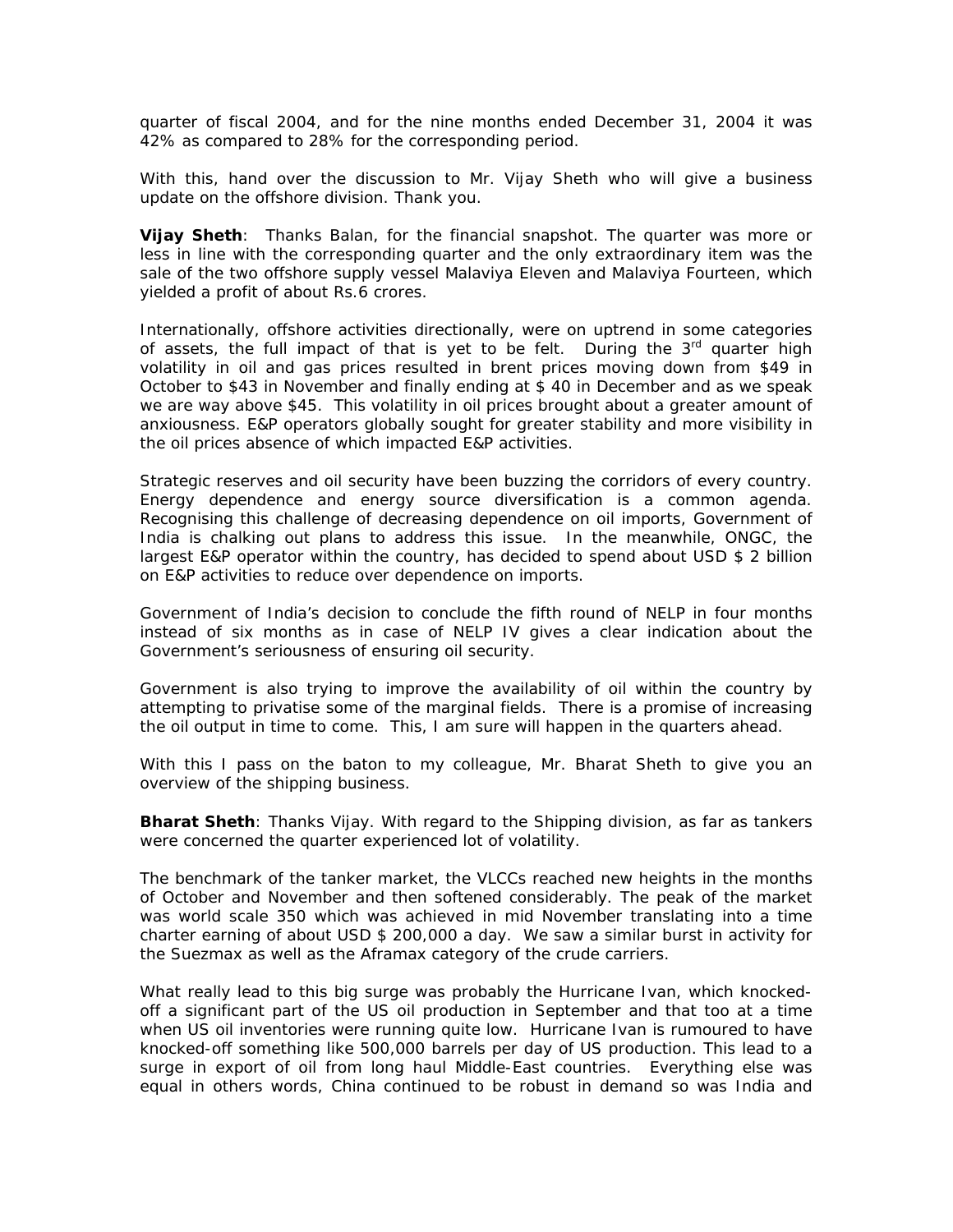Japan. The sudden surge of demand into the United States lead to an extraordinary tanker market. A lot of which has subsequently been surrendered.

The product market never went up to quite the same extent during the quarter, although we did see very close to doubling of earnings. GES took a conscious decision to run more vessels on the spot market and as a consequence of which we have benefited in this quarter.

As far as dry cargo is concerned, the quarter experienced great volatility too. Here too, the uptrend in the market from October to early December was probably a combination of very strong grain demand from China with volumes up about 28% from a year earlier level as well as continued strong iron ore demand. Overall, the dry bulk market also remained very strong and quarter-to-quarter comparison on an average, the earnings were up pretty close to 80%.

The asset values of ships have been on a rise irrespective of new building or second hand. To give you an example, new building prices for tankers firmed up by almost 10% over the quarter, which is extraordinary and by about 30-40% when compared to the same time last year. There is a similar story in case of the dry bulk ships as well - a 10% appreciation of new building prices and 25-30% appreciation in second hand values.

As far as the fleet growth is concerned, the owners continuously placed orders albeit at higher values. Currently, the tanker fleet has probably grown by about 5-5.5% over the period whereas the dry bulk fleet has grown by 5.5-6% over the period. Once again this fleet growth has to be taken in context of demand growth and clearly as it is demonstrated from the earnings the demand growth has been significantly stronger than fleet growth.

As far as the reorienting our asset profile is concerned GES sold one Aframax tanker and are replacing that by another equivalent second hand tanker, which will be delivered by mid February 2005.

We were successful in negotiating some new charter contracts for our products tankers and I am happy to report that these have been done at numbers, which are well above the numbers of the previous contracts. In addition, we do have a major chunk of incomplete voyages and the performance of that will reflect in the next quarter.

With these comments, I will hand over the mike to Rajat. Thank you.

**Rajat**: Thank you Mr. Sheth, I request the host of this conference Tata Indicom to start the Q&A session.

**Moderator**: We have our first participant Mr. Anish Desai of ABN Amro.

**Anish**: Good evening and congratulations on a fantastic set of numbers. I wanted to know the number of operating days contributed due to inchartered vessels?

**Bharat**: We had inchartered two ships during this quarter. One Aframax crude carrier and a Product carrier. Their operating days would be approximately 150 days and does not form part of the revenue days of 3571 days (18% rise) mentioned in the Press Release as that mentions the revenue days of the assets owned by GES.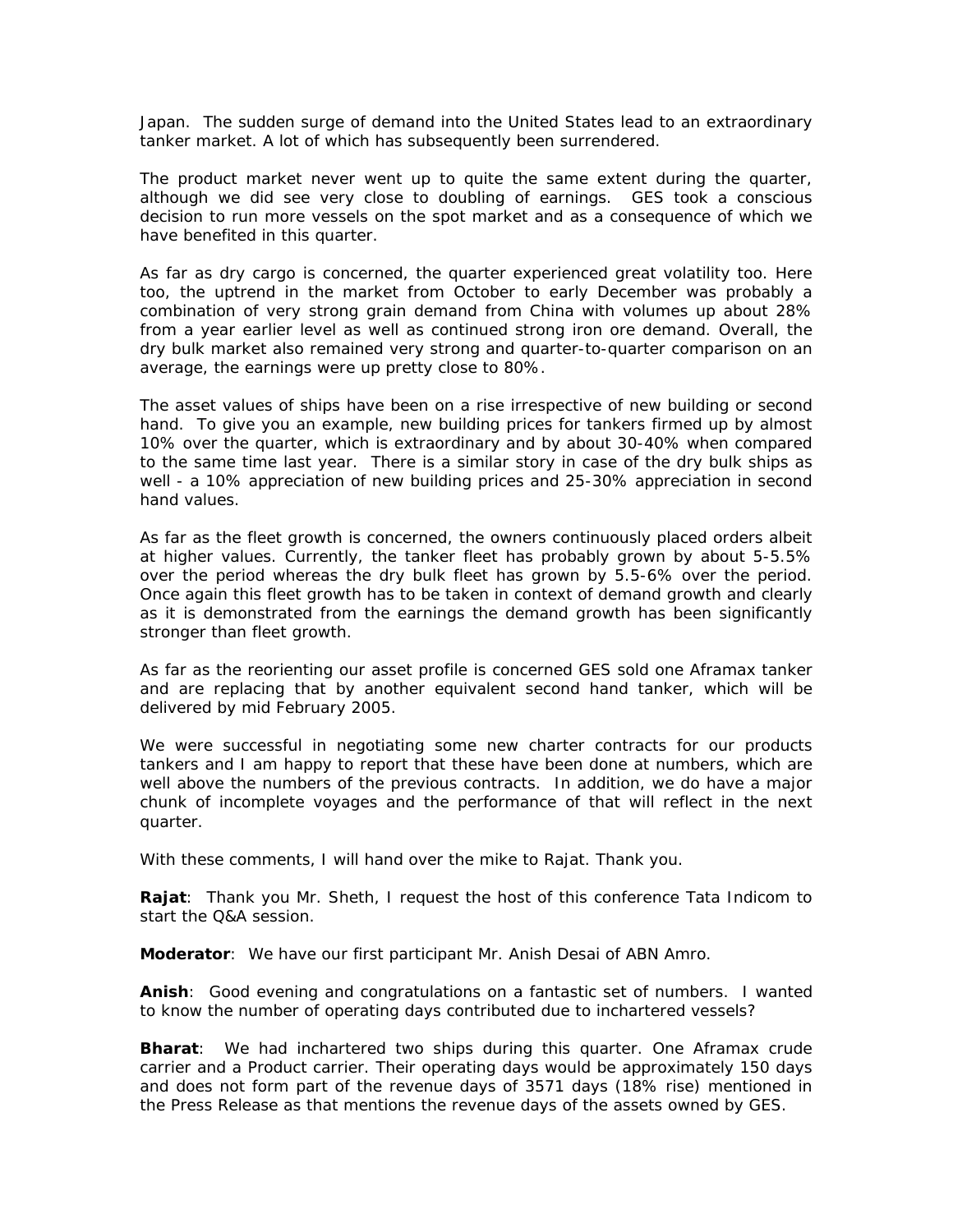**Vijay:**The offshore division also in chartered two PSVs through the quarter**.** 

**Anish**: And what would be the dry-docking days for the quarter?

**Bharat**: The total laid up days for shipping is about 139 days and the total drydocking cost was about Rs. 33 crores as compared to Rs.15.5 crores for the corresponding quarter.

**Vijay:** For Offshore division it would probably be about 40-45 days.

**Anish**: In your presentation you mentioned that the time charter rates for the product tankers have been locked in it at higher levels. Can you give us some indications of what would be the percentage increase?

**Bharat**: We have done about two fixtures in this particular quarter and the increase have been approximately 50% in the case of one and in the case of the other ships it's been around 25% when compared to their earlier contracted fixtures.

**Anish**: Your rig, Kedarnath goes off contract with ONGC or it went off contract last December. What would be the overhaul period for the vessel and what would be the kind of cost that would be incurred on the overhaul and when do you plan to deploy it again?

**Vijay**: No, Kedarnath as we speak is working, she is on her last well and it's difficult to say when the last well will be completed. The rig will go for repairs & refurbishment sometime in the first quarter of the following year and will be operational October 2005 onwards. The repairs budget could be in the vicinity of about Rs.75-80 crores.

**Anish**: Can you give us an idea of the spot to term contracts ratio for each category of your ships going in to the fourth quarter?

**Bharat**: Many of the spot vessels are already committed into the fourth quarter. So, if you take overall roughly we have got approximately 50-55% on contract and about 40-45% on spot. Category wise VLCC is committed for about 65-66% days while the Suezmax is about 50%, the Aframax is about 60-65% and the product tanker has about 50% of operating days committed for the balance part of the  $4<sup>th</sup>$ quarter . For the dry bulk it's about 55% for the balance 2 months of this fiscal.

**Anish**: Are most of your vessel mainly tankers,renegotiated for long-term charters at the end of the year somewhere on March and April?

**Bharat**: About 5 product tankers which are operating on the Indian coast will come up for negotiations in February 2005.

**Anish**: what is Great Eastern's outlook for the tankers and dry bulk market in 2005?

**Bahart**: It's a bit difficult at this stage to talk over the next 12 months because we are operating in extreme volatility and we have seen markets in the span of three weeks change completely in certain sectors. For example the VLCC- the markets have come off almost 80-85%. But anything that comes down at that pace can also go up at similar speed and we did see that happen in September where the markets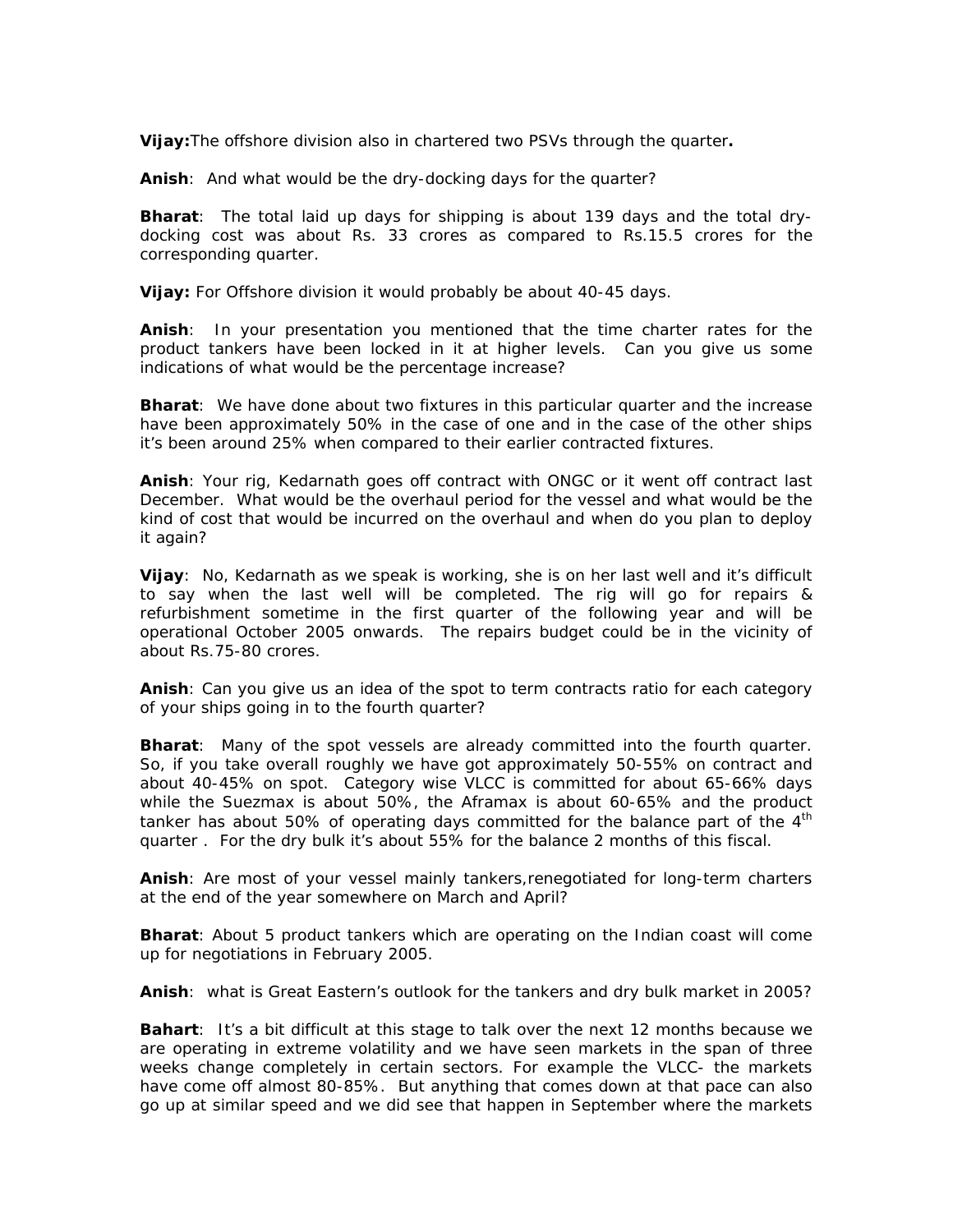more than doubled in a span of just two weeks. So, in these extreme conditions it is difficult to try and say exactly where everything will balance out.

However, if you look at the pure fundamentals, in our judgement oil demand will continue to be strong from United States, China, India, and Japan. We have a low of 1.8% oil demand growth from IEA but on a more optimistic note we have the US department of energy talking about 2.5%. Eventually, how the tanker markets will pan out will hinge on what the oil demand growth for 2005 is in comparison to that of 2004.

As far as the dry cargo is concerned here too there are two sets of numbers on China's likely steel production in 2005. One set of numbers tend to believe that China will import an incremental 70 million tons of iron ore whereas the other school estimates around 30 million tons of iron ore imports by China. Which number actually materializes will probably determine the fate and direction of freight markets.

About 140 million tons of cargo carrying capacity is scheduled for the market place and if 70 million tons of iron ore needs to be imported by China then, the market will continue to witness a strong 12 months ahead. If however, 30 million tons of imports materialise then clearly the supply of ships are more than the demand which indicates a softer market. Finally unpredicted external factors will continue to play an influential role.

**Anish**: Will there be a change in the divided payout policy of the company?

**Bharat**: No, I don't think so. Broadly speaking it will continue to remain some where between 25-30% as a payout ratio. Of course it is the prerogative of the Board of Directors to decide on the final payout.

**Anish**: Finally, I just wanted to ask that if one looks at the performance of the Great Eastern stock in 2004 vis-a-vis the other international tanker companies your stock prices have not performed? Any views on why this is so?

**Bharat**: If you look at our returns they are as good if not better than most of the International tankers stocks quoted on the NYSE. Over the previous 12 months all International tankers stocks are about 50% up whereas Great Eastern has broadly remained flat over the same period.

If you look at return on equity, return on investment, operating margins, client profile, business mix I would venture to say that our ratios are probably better and comparable to any other International tanker company but the fact remains that there continues to be a disparity in valuations maybe due to locational/regional listing. But operations wise GES has a global presence and our vessels operate both in the Atlantic as well as in the Pacific.

**Vijay**: In the offshore business which is mostly domesticated, 3 of our PSVs are operating in the North Sea while a couple of our OSVs are in the Middle East.

**Moderator**: We have our next participant Mr. Amit Dalal of Amit Nalin Securities.

**Dalal:** Congratulations on a fantastic performance, far exceeding most expectations. But it was also perhaps a heady time for the shipping industry. Considering what we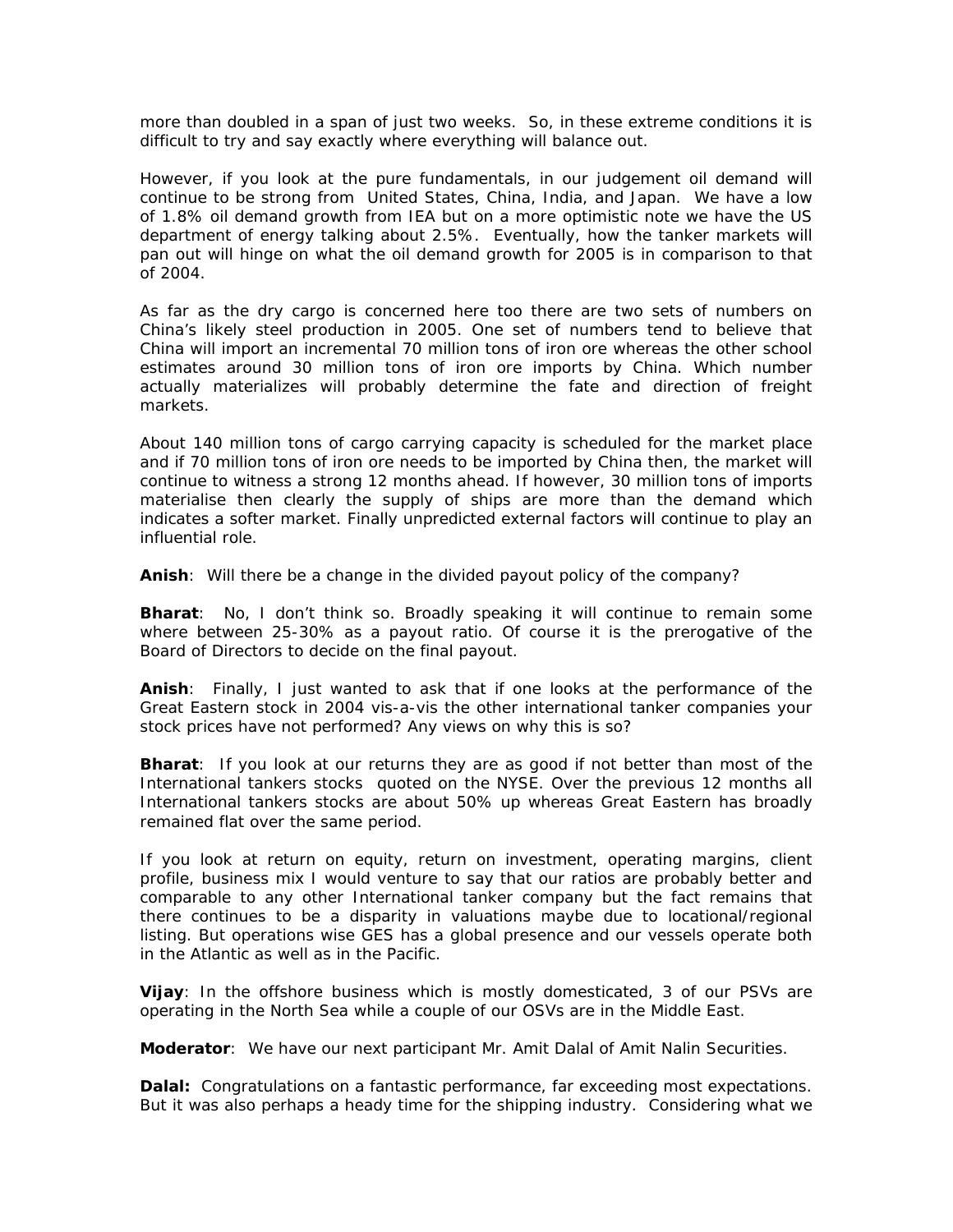have seen one side is volatility and on the other side perhaps circumstances which may or may not repeat themselves, for 2005-06, if you take 5 year averages of whichever benchmark the company follows, will you tend towards remaining more on spot or on time charter?

**Bharat**: Thank you. I think, having seen what has happened in 2004, 2003 and 2001, I think we will probably keep the balance in place. What we have noticed is that it takes very little, particularly in a tight market, for the spot rate to really jump up.

If you really analyse, in a year, you only need 60-70 strong revenue days to get your averages up. In 2005 as well, the average earnings that we will achieve on the spot rate will be higher than the average earnings that we will earn if we fix our vessels out on the forward curve. This is more true for crude oil as opposed to product tankers. So, we might fix some of our product tankers out for the 12-month period and keep the more volatile asset class, which is crude oil tankers on the spot market.

**Dalal**: For the next year what do you see as drivers for revenue growth?

**Sheth**: We are regularly adding tonnage, some of the new building ships will join our fleet in 2005. These vessels are coming in at very low break–even levels because they were contracted at a time when new building prices were very low so that will add to our revenues.

Secondly we have renewed contracts on 2-3 ships going forward, and that have been done at higher freight rates as compared to their earlier fixtures. So, these coupled with some unpredicted market developments will drive the revenue.

**Moderator:** We have our next question coming from Mr. Jinesh Gandhi of Motilal Oswal Securities.

**Jinesh:** What would be your net debt as of the 31 st December 2004?

**Vijay**: Net debt is about Rs. 1,000 crores.

**Jinesh:** What would be the market value of your tanker fleet?

**Bharat**: The market value of the shipping fleet is just under USD 1 bn. More specifically, the market value of the tanker fleet is about USD 870 million and little over USD 100 million is of the dry bulk fleet.

**Dinesh**: What would be the pay back period of Aframax which you have contracted in the 1988 built?

**Bharat**: The pay back period would depend on the earnings that the ship clocks. As of now GES has not entered into any contract for the ship which is yet to be delivered at the mid of the fourth quarter 2004-05.

**Moderator**: We have our next participant Mr. Amit Mitra from Hindu Business Line.

**Mitra**: There have been reports that a lot of foreign OSVs are operating in our coast. I believe the contractors, have taken it up with the Ministry of Shipping that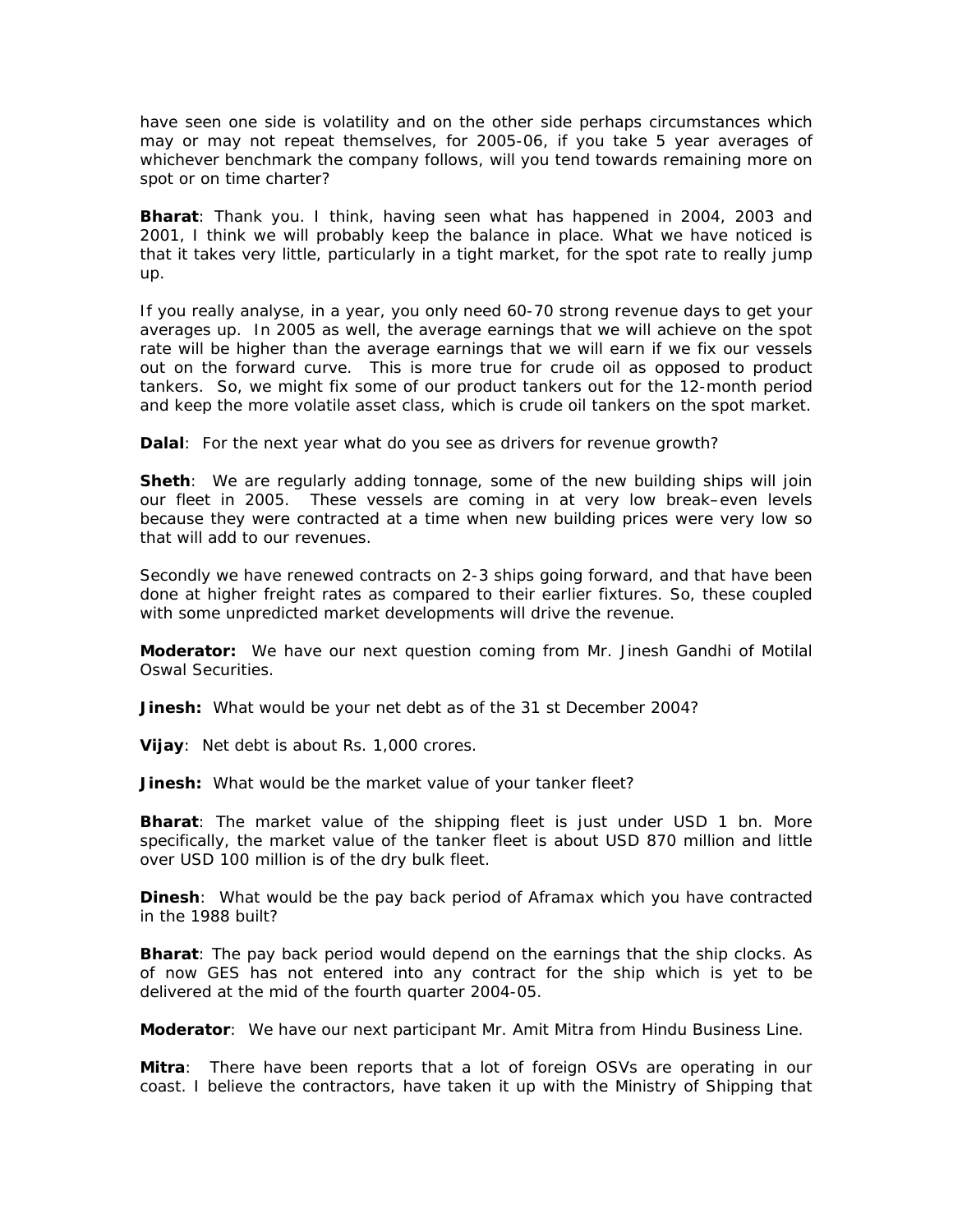this should come under Merchant Act Shipping and also that territorial waters should be extended. Can you tell something about that?

**Vijay**: The matter is at a very preliminary stage of deliberation. We would not be in a position to comment on it now this being an Earnings Call for discussing 3<sup>rd</sup> quarter results.

**Mitra**: What exactly is your capital expenditure programme, and what are your plans in the LNG sector?

**Bharat:** The total planned capital expenditure is about \$350 million for about 15 new vessels. 7 tankers and 8 Offshore vessels. These vessels will be delivered between early 2005 running all the way to the first half of 2007. In addition, we are taking delivery of a second hand Aframax tanker in the middle of February 2005.

As far as LNG is concerned we have just filed the RFQs and we are awaiting Petronet's response on that. In due course we will be submitting technical bids followed by price bids.

**Moderator**: Our next question comes from Mr. Chetan Shah of Fortis Securites.

**Chetan**: Congratulations Sir, on a good set of numbers. Can you give us some sense on the asset prices, how have they behaved?

**Bharat**: Over the last quarter new building prices have moved up between 5-10% depending on asset class. As far as second hand is concerned, these have moved up by about 20-30% and in some cases they have gone up even more.

If you take year-on-year comparison the new buildings are up about 30-40% for tankers as well as for dry bulk and on the second hand market the values have gone up by somewhere between 45-70% depending on the asset class.

**Chetan**: Since January we have seen a decline in VLCC freight rates. Are the asset prices still firm in January 2005?

**Bharat**: Yes. Particularly so in the dry trade the indices have probably come off by about 25% but asset values have gone up by 5-10%.

**Chetan**: What would be the NAV of GE Shipping?

**Bharat**: About Rs.256 a share as on 31<sup>st</sup> December 2004.

**Chetan**: What was the NAV of GE Shipping as on March 2003 & March 2004?

**Balan**: As on March 31, 2003 NAV was Rs.84 and as on March 31, 2004 it was Rs.139.

**Moderator**: We have our next participant Mr. Harigeet Menon of UTI Securities.

**Harigeet**: How much of Rs. 268.7 crores of freight and demurrage income for this quarter will be demurrage?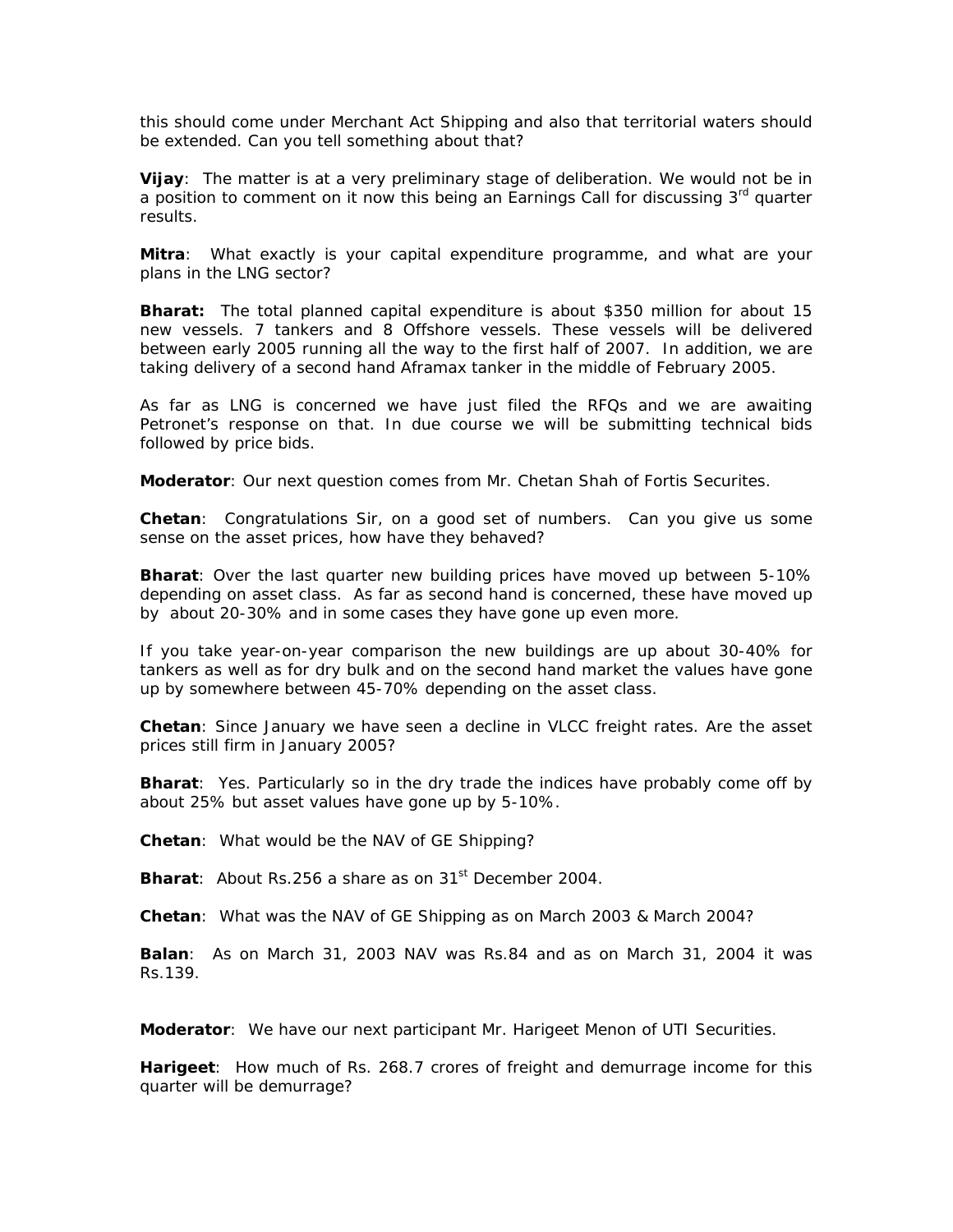**Bharat**: Insignificant. Probably close to 1% or so.

**Harigeet**: In the press release you have mentioned something about the structured fixture what exactly is this?

**Bharat**: Some of our product tankers are chartered out on business participation basis with some charters who are reputed oil traders. Under this arrangement, GES is guaranteed a rate as the base rate and also receives half of any earnings achieved above the base rate. For example, GES might have \$100 as the base rate and if the ship earns \$120, GES would get an additional rate of \$10 hence the total earnings would be \$110.So basically it pegs the downsides leaving partial participation in the upsides.

**Harigeet**: What is happening as far as the global supply of shipping fleet is concerned?

**Bharat**: In case of tankers, we expect the net fleet growth to be somewhere in the region of 6% for 2005 and somewhere close to 6% for dry cargo. Of course this is based on the assumptions that we have made on mandatory scrapping as well as some assumptions that we have made on voluntary scrapping.

On tankers we are expecting approximately 30 million tonnes to be delivered over the next twelve months period. I think it should be more or less evenly spread; we are talking about 7½ million tonnes in each quarter. And as far as the dry bulk is concerned we expect about 20-21 million tonnes to be delivered in 2005, on a current fleet of 322 million tonnes.

**Harigeet**: You have mentioned that one of your vessels were hit by the Tsunami. What is the kind of revenue hit that you would look at quarter 4 because of this happening?

**Bharat:**One of our dry bulk carriers was impacted and the total revenue hit due to downtime will be about \$400,000.

**Harigeet:** Considering the fact the way the freight rates are and going forward, also we are not really able to take a call as to how the freight rates would move. Do you think that this is one of the best quarterly performances for the company and going forward, one may not see the same level of performance as far as the company is concerned?

**Bharat**: It is impossible to say this. When we declared our quarter four results last year we said that it is difficult to imagine us repeating this Rs 185 crores and as you have seen we have beaten that by a mile. So, how can we say that it is not going to happen again? The way to answer that is never say never.

**Moderator:** We have our next participant Mr. Pankaj Tanna from Maniput Investments.

**Pankaj**: Good evening gentlemen. I believe there was a fixture reported for one of Great Eastern's Ships to TK Shipping for 3 years at \$23,000/ day, is that correct?

**Bharat**: We have fixed a ship for three years at \$23,000 /day but not to TK Shipping.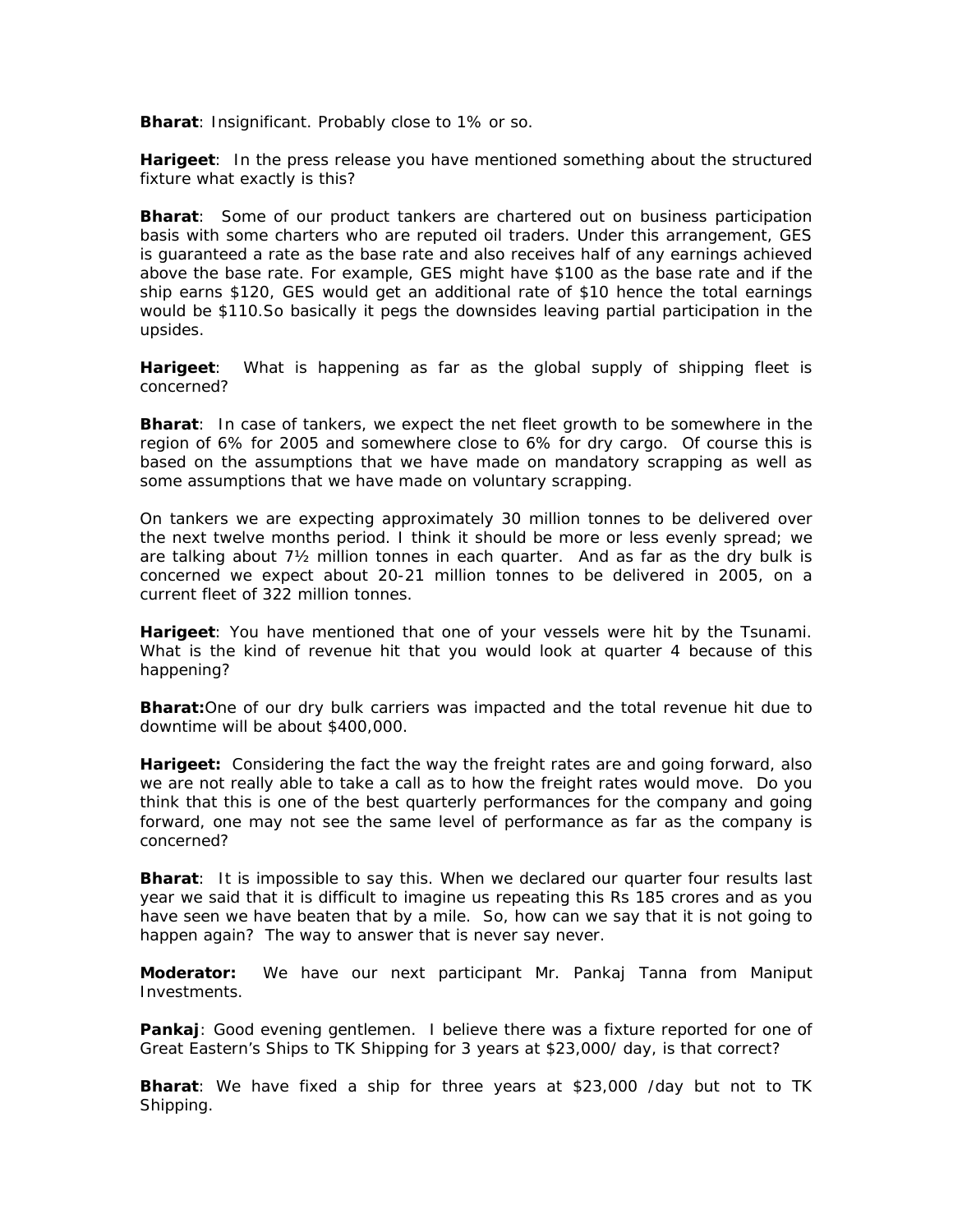**Pankaj**: Okay, \$ 23,000/ day for three years would it mean that your projections for the next three years are not as optimistic as they were three months ago?

**Bharat**: Not exactly. That's not correct because as explained in the past, we try and secure a minimum level of cash flow for the company which covers all our contractual liabilities and ensures a minimum dividend payment etc..

As mentioned earlier, it is very difficult to read the behaviour of the spot market next week forget the next 3 years. Hence, we are continuously evaluating proposals and looking at opportunities where we could fix vessels on a forward basis at profitable levels and that's what is really important.

These fixtures at profitable levels would enable us to take more risks on the spot markets. It basically means that Great Eastern has mustered the strength to play a much harder game on the spot market.

**Pankaj**: What would be the break-even of the vessel that you have fixed at \$ 23,000/ day?

**Bharat**: The break-even on that particular ship is \$13,500/ day.

**Pankaj**: Okay, Suppose you had sold that vessel at the current valuation what would have been the price that you would have obtained for that particular ship?

**Bharat**: We think we could have got somewhere in the mid \$50 mn.

**Pankaj**: So, basically buying a ship at around \$50 million and giving it at chart rate \$23,000 a day is a profitable proposition?

**Bharat**: When you are buying a ship it is impossible to look at it on a daily returns basis. GES buys ships because we are here to build a business in transportation of bulk commodities, whether it is tankers or dry bulk carriers.

When we were buying in 2003,we bought these tankers let us say, for USD 35-36 mn. with break-even of USD 13,500/ day clearly we did not anticipate that the spot market would go to \$40,000-50,000 a day and nor did anybody else in the world because one would never have got a ship in the first place of USD 35-36 mn. So, what is important is when you are buying ships you are buying for the future and you cannot be looking at today's spot market or tomorrow's spot market or the day after's spot market.

What you have to look at is when you are buying an asset are you going to be able to create asset in your books which will permit you to be profitable as an organization even in a bad market. That's the rationale that GES considers.

**Pankaj**: Your NAV is Rs 256 and if you are able to get around Rs.300 gross on your vessels immediately and the future did not look that bright, do you think that you would encash?

**Bharat**: GES would never encash the entire stack of assets. One has to remember that in any organisation once you sell out assets you lose the infrastructure of the organisation, people, skill sets etc which are built over the years as a capability. You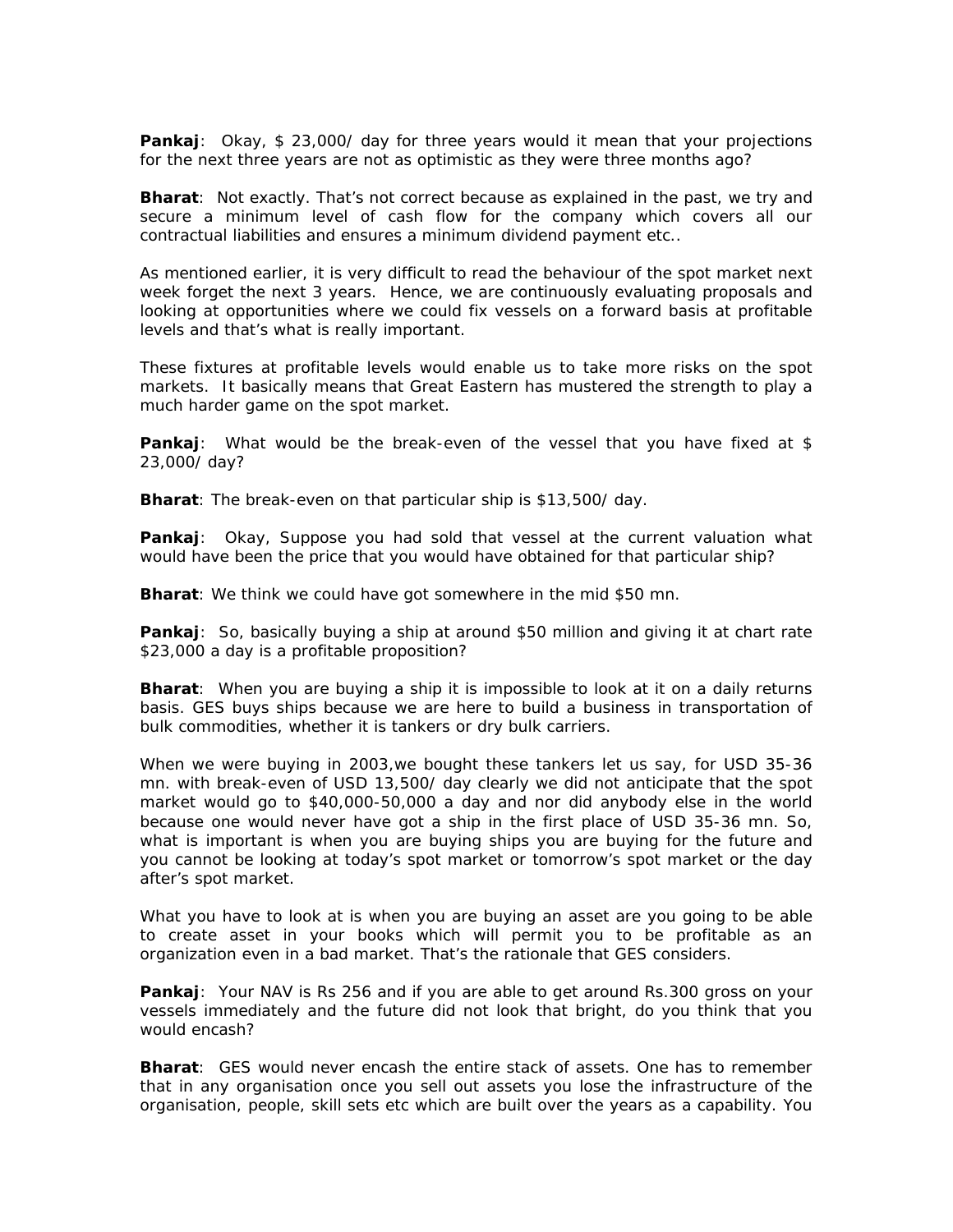can't sell organisations and build organisations overnight. GES is here to do business.

**Pankaj**: Okay, thank you.

**Moderator**: Our next participant is Mr. Vikram Suryavanshi of Sushil Finance.

**Vikram:** Congratulations Sir, for the excellent results. I want to know the profitability of your capital expenditure. I want to know what will be the break-even prices for these assets?

**Bharat**: The broad break-even on the Suezmax is going to be somewhere between \$16,500 a day. For the product tanker which are going to be delivered in 2007,it will depend on the interest rates at that time. Still, on the basis of certain assumptions they will probably be in the region of \$13,000 a day.

**Vikram**: What is the current rate for Suezmax?

**Bharat**: On a one year charter you could probably fix your Suezmax somewhere at \$50,000 a day.

This is because the spot market is a daily movement for freight. So nobody goes by what the spot market is doing when you are running a business.

Today say the spot market on a Suezmax is about \$26-27,000 a day but at these rates there is no owner who is willing to charter out because as I said earlier, today it just takes very little for this \$27,000 to become \$50,000 /day or say \$60,000/ day. So, a modern Suezmax today for one year will be in the region of \$50,000 per day and that is exactly why asset values have not come down because nobody is looking at today's spot market.

**Vikram**: Can you just give me what is the new building index currently?

**Bharat**: The actual value of a new building VLCC, today would be at \$115 million and a new building Suezmax would be probably somewhere very close \$66-68 million. But these would all be for delivery in 2008.

**Moderator:** Our next question comes from Mr. Vivek Banka of Bulls Eye Investment.

**Vivek**: What is the percentage spread between the spot market and the time charter rates currently for GES?

**Bharat**: I would say its changes all the time but it is roughly 55-45%.

**Vivek**: Because 3 months back when we had spoken in the last analyst call the spread had increased significantly. So, has that come down with the spot rate coming down.

**Bharat**: In fact, today the period is higher than spot. If you remember when we last spoke the forward cover was at backwardation to the spot market. Today it is the other way round.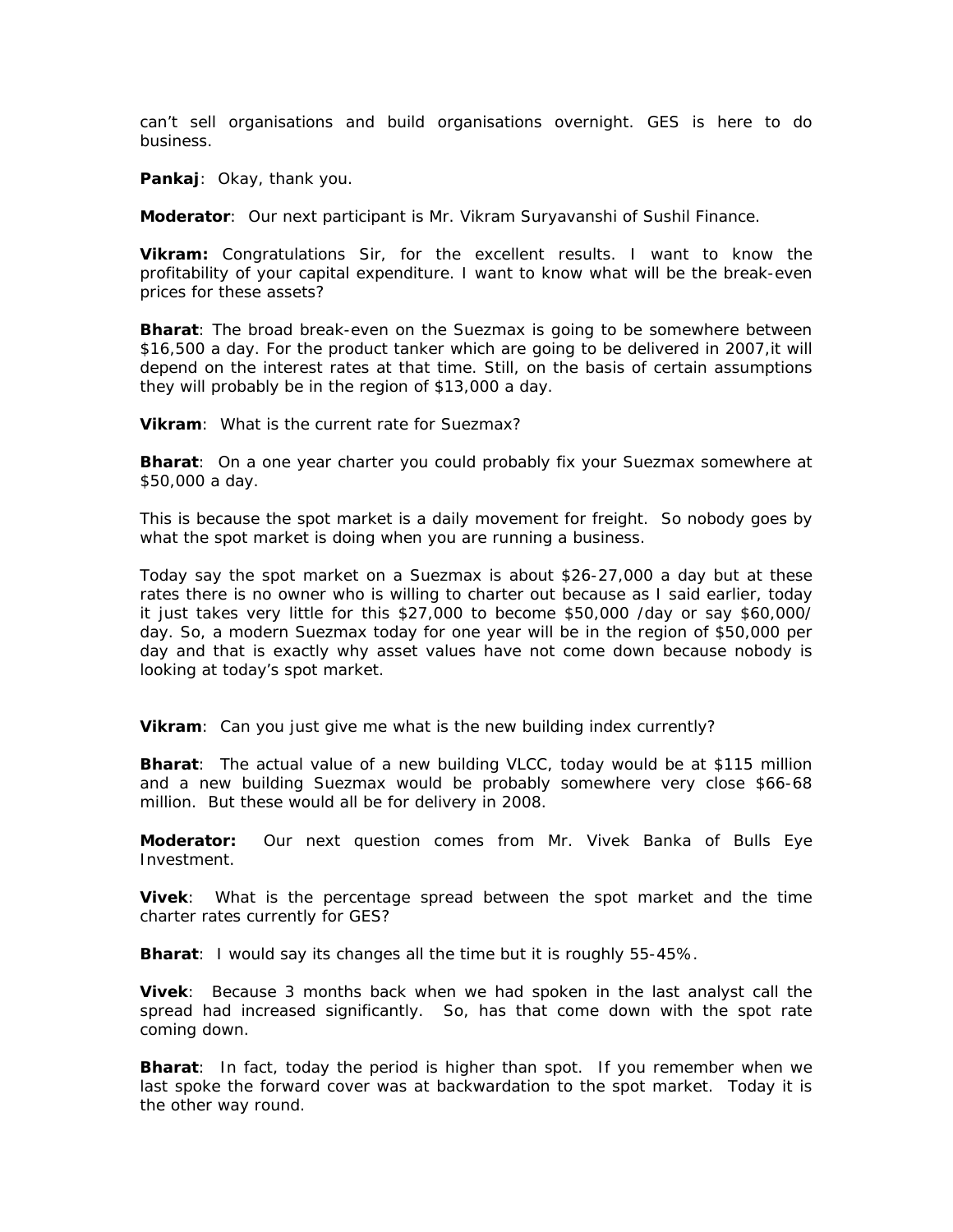**Vivek**: Is this just in the few sectors or the entire asset class?

**Bharat:** It's much less in case of product carriers and more pronounced on the crude sector.

**Vivek:** Does the GES management feel that that increase in the percentage of the period charter is the central option at this stage?

**Bharat:** We may locate some opportunities but we would not significantly like to change this balance, may be by a few percentage points either ways.

**Vivek**: In December 2004, when the freight rates had come down it was seen anticipation of mild winter in the United States. But now after 15-20 days we see that the winter in the United States is far more pronounced than it was expected in December end. So have the freight gone up?

**Bharat:** Not really, the freight rates haven't gone up. While we are seeing much colder days in the United States it's not being for a long enough period of time for it to really alter the market sentiments. Currently market has probably stabilized at the lower numbers and slightest positive news could result into a very quick reversal of the spot market.

**Vivek**: Is GES considering any bonus issue in the future?

**Vijay:** It's dependent on the decision of the Board of Directors but as we speak today there is nothing on the cards.

**Moderator:** We have our next question coming from Mr. Mahesh Bendre from Rathi Technology Services.

**Mahesh**: When is the VLCC due for dry docking and what will be the revenue loss during that particular quarter?

**Bharat:** We have just completed the docking of one of the VLCCs. We intentionally did the dry docking now simply because the markets are pretty soft. So, the revenue loss has not been significant it was about \$500,000.

The second VLCC is due for lay up sometime in August-September of 2005.

Mahesh: Any plan of sale of assets in this quarter or next quarter?

**Bharat:**Well, it is impossible to say that.We continuously look at values, we do it virtually on a daily basis and there are so many new variables that come into play. So, at this stage I would not like to comment on that.

**Vijay**:On the offshore side of GES's business, we could sell one of our harbour tugs depending on future prospects of employment.

**Moderator:** We have our next participant Mr. Hemant Patel of Enam Securities.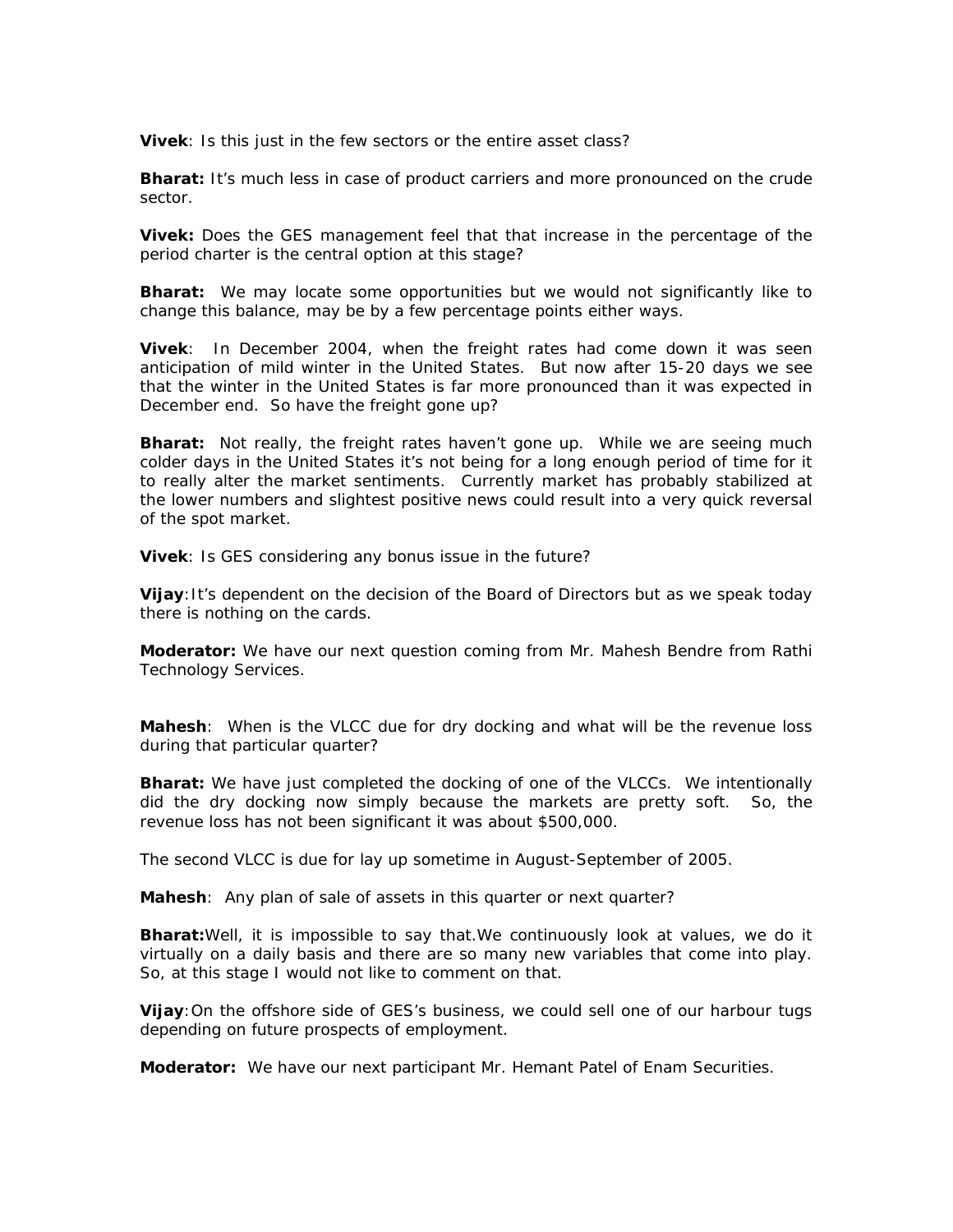**Hemant**: Historically, second hand vessel prices and the freight rates have a strong correlation and at this particular moment there has been a major delink. Do you believe that looking at the current situation this might correct actually going ahead in a month or two?

**Bharat:** We think prices could even get firmer than they are currently and this is a function of many factors like steel prices etc. In my judgment for the next 12 months if the situation is bad, it may come off 10-15%, but I don't see it coming off more than that.

**Hemant**: Do you see more scrapping coming in during this year?

**Bharat**: I don't think it can happen much on tankers because there is already a definite amount of mandatory scrapping while some amount of voluntary scrapping will happen. On the dry bulk front, as you know virtually nothing was scrapped in 2004, and if the markets remain strong then in our judgment there will be virtually no scrapping in 2005 too.

**Moderator:** We have our next participant Mr. Jinesh Gandhi of Motilal Securities.

**Jinesh**: Can you give me what would be one-year time charter rates for VLCC , Aframax and Suezmax?

**Bharat**: For a modern VLCC, the one year rate will probably somewhere in \$55,000 a day. For Suezmax, its close to \$50,000 a day and for a Aframax it is probably be somewhere in the \$30,000+ range.

**Dinesh:** So would this be unprecedented charter rates for higher than spot market rates?

**Bharat:** No, in a very week spot market, charter rates are higher than the spot market rates. In a strong spot market charter rates are at a backwardation to spot market rate.

**Moderator:** We have our next participant Mr. Dhimant Shah of ASK Raymond James.

**Dhimant:** Would you be consciously entering the LNG segment and changing the overall fleet mix in favor of gas?

**Bharat**: GES has filed an RFQ for the Petronet LNG tender and we are now awaiting to hear from Petronet. Basis that future action in terms of filing a technical and the price bid will be taken. We think it should happen somewhere around May-June of this year.

Whether LNG will become a dominant part of our business at this moment the answer is clearly a NO because the LNG business is really done over 20 year contracts. The moment you get the security of a 20 year business you will have to significantly compromise on returns and we would not like to push too much of our money in a low yielding asset.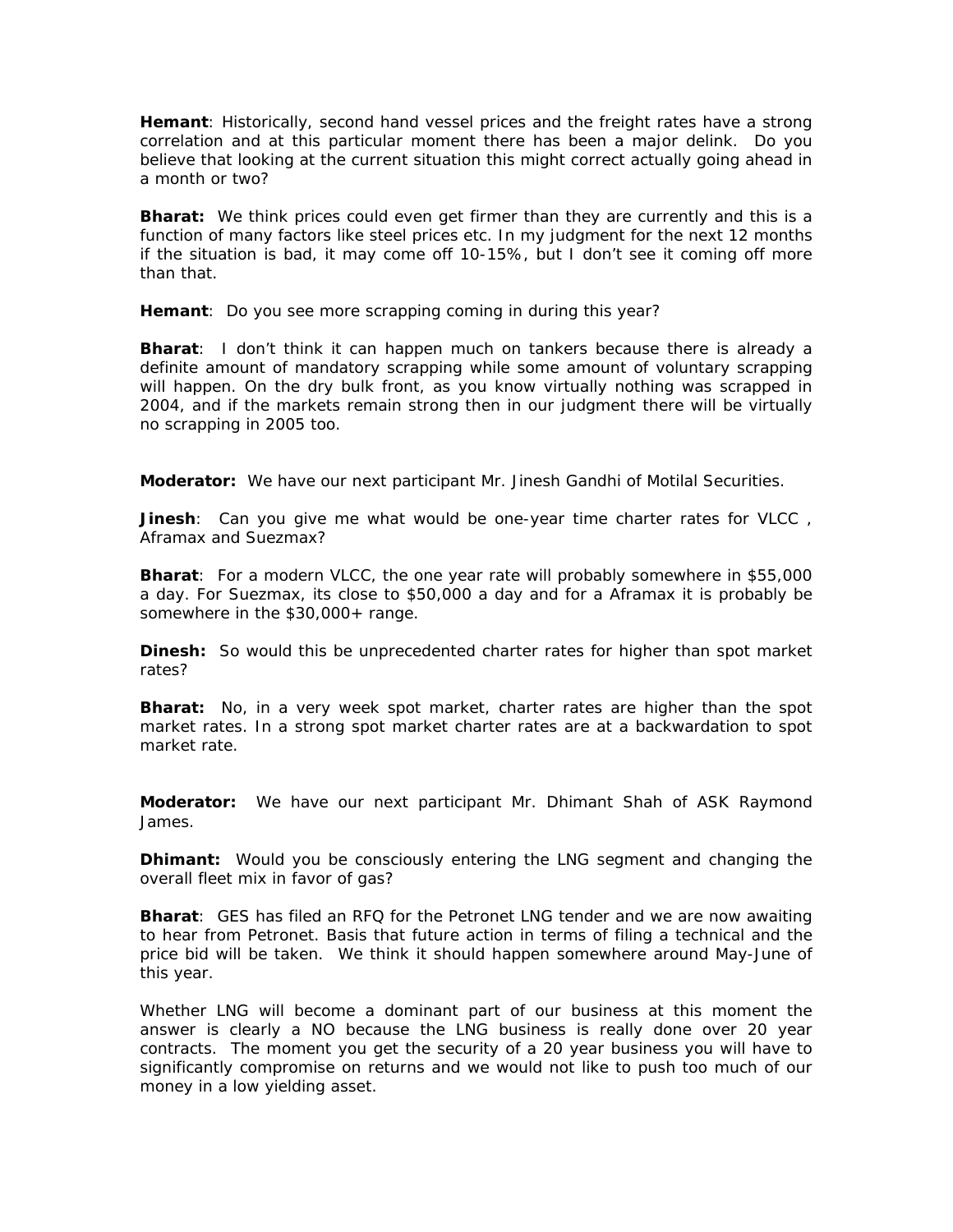**Dhimant:** As you mentioned that you are seeing very strong asset prices, if your dry bulk calculations go wrong would it dent the overall second hand prices?

**Bharat:** In 2004 if you recollect that dry bulk spot earning dropped almost 50% in a span of 6 weeks, which then of course went up immediately. In those 6 weeks period I would say asset value dropped by somewhere in the region of 20-25% but no physical tractions took place, simply because it takes time to develop a transaction and 6 weeks is too short a time in which you can actually crystalise something.

So theoretically on a piece of paper yet the asset values had dropped, they have now come back and in fact have gone higher. There is so much underlined optimism in this market that in my judgment 10-20% correction in spot market will not lead to any real change in asset values. It must come down more and people must believe it when it sustains for a long period.

We had such a strong market in October-November 2004 that the operators trading the ships historically in the Atlantic, came in to the East to take advantage of this market. We certainly had a huge build up of ship in the East coupled with a sudden supply cut by OPEC in December 2004 coupled with 8 new buildings that came in.

 Now when a new building comes they all come into the East, it will take time to take the ship out to the West. Eight VLCCs is 2% of the fleet and in a very finely balanced supply-demand position the marginal disruptions tend to exaggerate the market.

**Moderator:** We have our next participant Mr. Siddique of HDFC Bank.

**Siddique**: In terms of exchange rates since it impacts your earnings, would you say that you would kind of largely be covered, in terms of forward contracts?

**Balan**: Considerable amount of liabilities is in foreign currency so, to that extent our inflows and outflows are naturally hedged.

**Siddique**: Did you say liabilities, which include ships in the dock?

**Balan**: It refers to loan repayments and operating costs etc..

**Siddique**: It also includes the new ships that we would be taking delivery of?

**Bharat**: Yes, but having said that we still do have a lot net exposure in the US dollar domain and we do take aggressively required forward covers to take care of any exchange fluctuations.

**Siddique**: In case you feel that your view is going wrong in dry bulk, possibly you will move immediately into time charter?

**Bharat:** The dry bulk fleet's age profile is extremely old. The average age of dry bulk fleet is close to 20 years. So those are not the easier ships to move into period charter. However, we have fixed one of our dry bulk vessels at today's spot rate for the next eighteen months.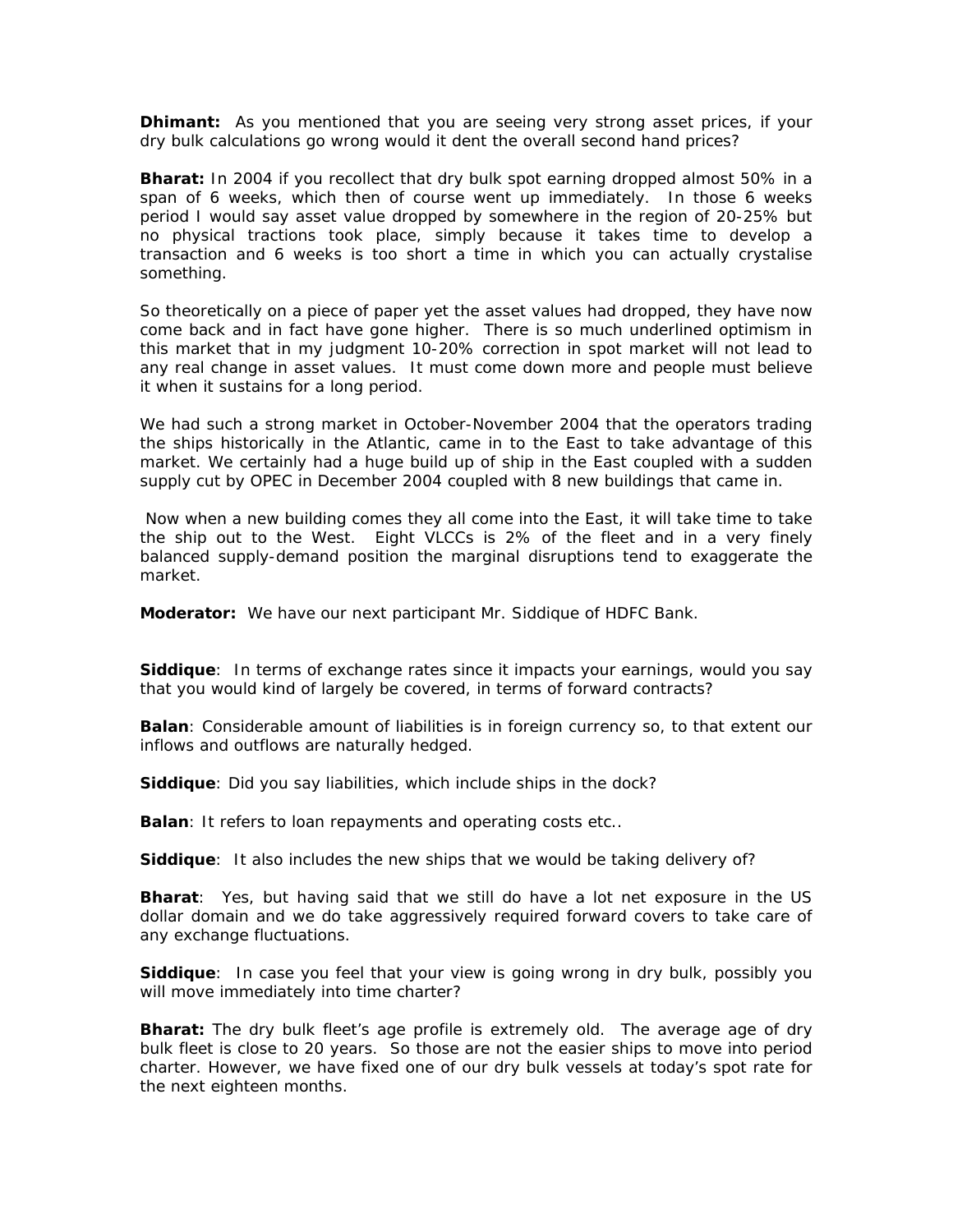**Siddique**: How do you see the effective tax rates moving forward considering tonnage tax regime?

**Balan**: It will depend on how much of our profits come from tonnage tax activities. Some of our offshore revenues that come from rigs, treasury income and profit on sale of ships are not protected at the moment with tonnage tax. The tax that we would currently be paying on any profit that we realize on this sale of assets would be at MAT.

**Moderator**: Our next question comes from Mr. Sachin Kasera of Pioneer Intermediaries.

**Kasera**: Spot rates have come down in the last one and half months and we have around 55-65% on the spot market. Could you give us a view, in the current quarter, spot revenues would be at the current rates or have you fixed them for the spot market say in the November period when the spot rates were very high?

**Bharat**: Some of them we have fixed at a higher rate. For, example,on the Suezmax, the current spot market is about \$ 26,000-27,000 a day but what we would earn for about 50% of our spot revenue days going into Q4 is about \$65,000- 66,000 a day.

**Kasera**: Don't you think with the type of asset profile now in the Balance Sheet we have, we should also be looking more in terms of global and probably look at NYSE or NASDAQ listing at some point of time?

**Bharat**: Yes, it's a good suggestion and it is something that we would actively look at.

**Kasera**: What is the actual debt and the net worth of the company and the cash on the balance sheet?

**Bharat**: Around Rs.1900 crores is the debt as we speak and the net worth is about Rs.1800-1900 crores.Gross gearing is 1:1 with cash around Rs.1000 crores.

**Moderator**: Our next question comes from Mr. Pankaj Tanna of Manipore Investment

**Tanna**: If you feel that the share is not been properly discounted at the market don't you think a buyback at the current prices could be done by the company?

**Bharat**: In case of buy backs, net worth gets downsized restricting the Company's ability to grow.

**Tanna**: No, only thing is that we are getting something at say Rs 250 or Rs. 260 or you are not prepared to sell at Rs. 300, then effectively you are getting the same at 60% of your price you would not sell it at. I mean effectively you are purchasing your asset at 40% discount which definitely call for some sort of consideration. What are your views?

**Bharat**: Yes theoretically your contention is right. But the situations are not comparable. As I mentioned earlier, the real issue is that in India even if you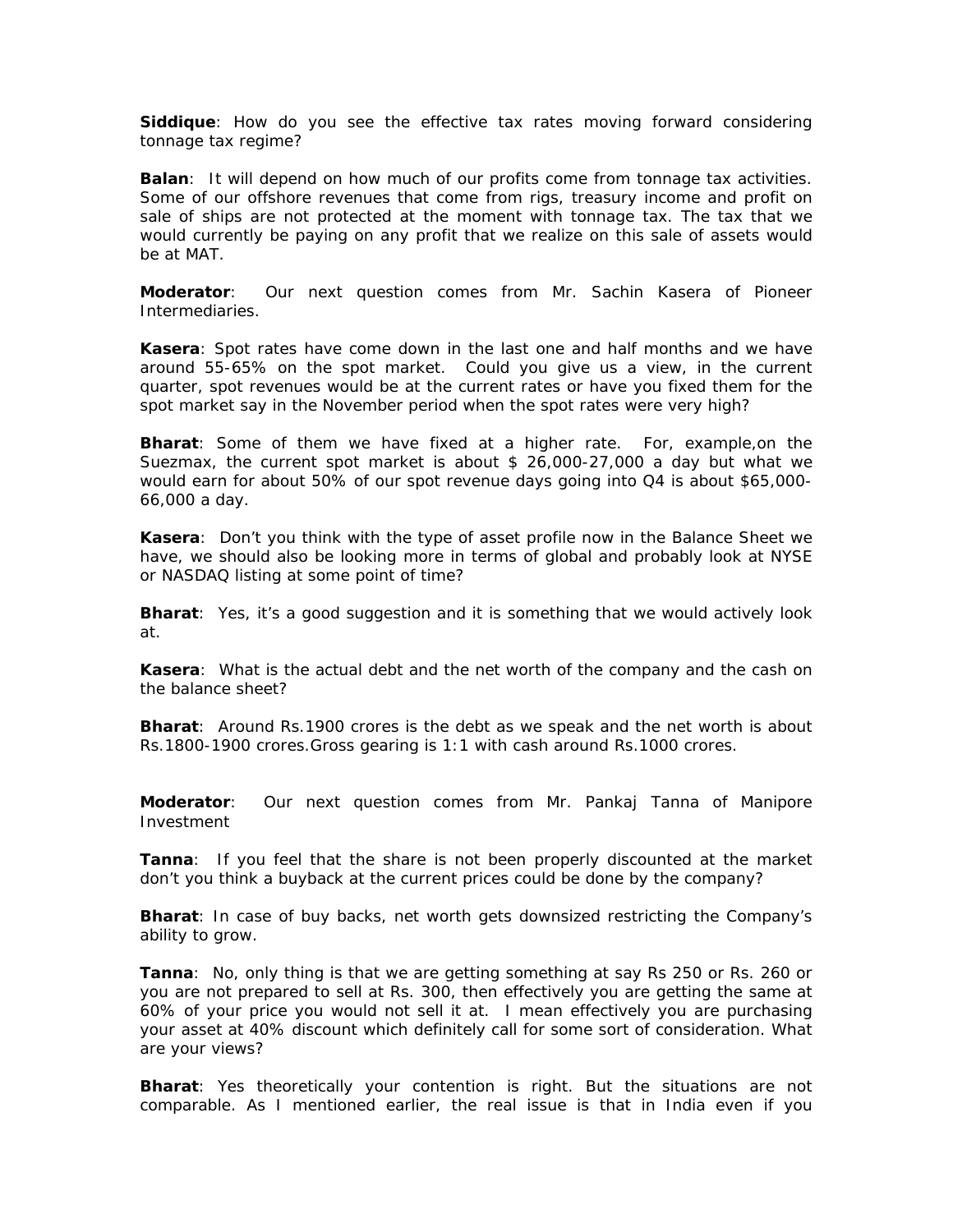buyback today you cannot take advantage by using buy back as a treasury option like in the US. In India, you have to cancel your shares, then after a cooling off period you can reissue paper which involves procedural time and costs as well. The Indian system is a little more cumbersome and needs to be adequately justified in terms of gain to the Company.

**Vijay:** Also I may add to whatever has been just said I think the other issues I doubt whether you can do it at a 40% discount. When you actually announce it and really execute the transaction you may find that the gap has considerably narrowed defeating the buy back proposition.

And also there are some expansion programmes, which may require cash for the company in terms of expansions which may unfold in the next 12 to 18 months.

**Tanna**: I wanted to say whether the company exhibits the confidence in its share price. It definitely would carry into the market place as well?

**Bharat**: There is a point to it but there are some issues which from the Company's view point needs to be examined in detail.

**Tanna**: No I mean when you say you are not prepared to sell it at Rs.300 when you are getting at Rs.170 rupees I am referring about the price you are not prepared to sell it at?

**Vijay**: The point about not selling at Rs.300 is more a function of the kind to recreate a business within the Company.

Businesses require people, businesses require experience, businesses require track record. If you sell off assets, sell off business, sell off your track record you may not be able to recreate it because the client may not accept you again. As I explained, if you are in the offshore business the first and foremost thing, which you have to show, is track record. If you do not have a track record nobody will qualify you as a prospective bidder.

**Tanna**: Of the nine Aframax in your fleet, how many are on the period and how many are on spot?

**Bharat**: Five are on spot, four are on period.

**Tanna**: And on the Suezmax out of the two?

**Bharat**: Both are spot.

**Tanna**: Okay, and on the VLCC both are on the spot?

**Bharat**: Yes

**Moderator**: We have our next question coming from Mr. Srinivas Hegde of HP Securities.

**Hegde**: What is the freight, that we can earn in a year to the current market value?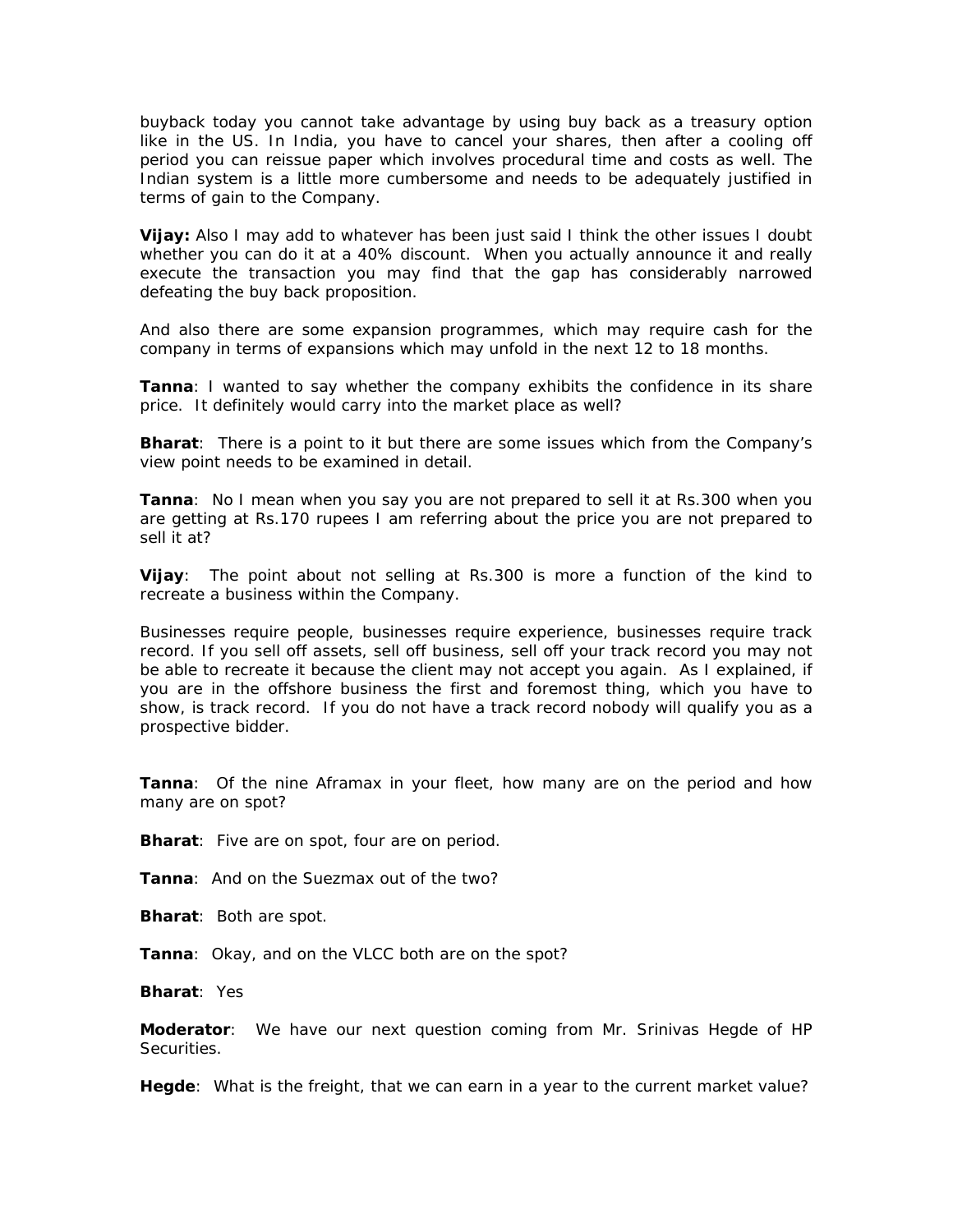**Bharat:**Nobody really knows what you can earn in a year, if you run the ship on the spot market. But if you just take theoretical calculations and let us take that today a brand new Suezmax tanker would cost you somewhere in the region of \$85 million and let us say you can earn \$50,000 a day on that ship at a operating cost of about \$6,000-7000, that's a EBIDTA of \$ 44,000 odd. So you would have an EBITDA of USD 16 mn , which is a decent return of 18%.

**Hegde**: But you will not be able to run the whole thing for 365 days also.

**Bharat**: No, I am just saying if you cover it forward for one year.

**Moderator**: We have our next question coming from Mr. Vivek Banka of Bulls Eye Investment.

**Banka**: I just wanted to know what is the immediate utilization of the cash you are planning on the Balance Sheet?

**Bharat**: Deposit in the liquid funds.

**Banka**: Any other immediate plans, Capex plans or like you had earlier mentioned in the previous analyst call that you would be waiting for good opportunities in the market. So is it that what you are going to do again?

**Bharat**: Yeah, obviously as we said we would be looking for opportunities. But remember that both for shipping and offshore, basically it's a leverage game. So even if you acquire assets, you don't need the full value of that particular asset in cash because you can leverage a certain amount. But the good thing about having cash balance is that whenever opportunity comes, you can seize it very quickly. I think, we gave this example sometime last year when we acquired our VLCC for USD 24 mn., we had to move extremely quickly and we just paid for it in cash.

**Banka**: what is the cash position as on the Balance Sheet as on today?

**Vijay**: It's about a Rs.1000 crores.

**Moderator**: We have our next question coming from Mr. Sachin Kasera of Pioneer Intermediaries.

**Kasera**: My question is just a follow up of what you were just talking about the buyback. You said that the net asset value is at Rs.256 and the stock is worth much more than that and the current price only is Rs160. As you mentioned because of the cumbersome procedures you would not like to go for buyback. In that case don't you think probably you could also look at it in terms of increasing the promoter's shareholding? For the last one and half years, we have not seen any increase in the promoter's shareholding?

**Bharat**: Investment decisions of promoters are based on a series of parameters. Having said that we take a note of the same.

**Moderator**: We have our next question coming from Ketan Karani of Kotak Securities.